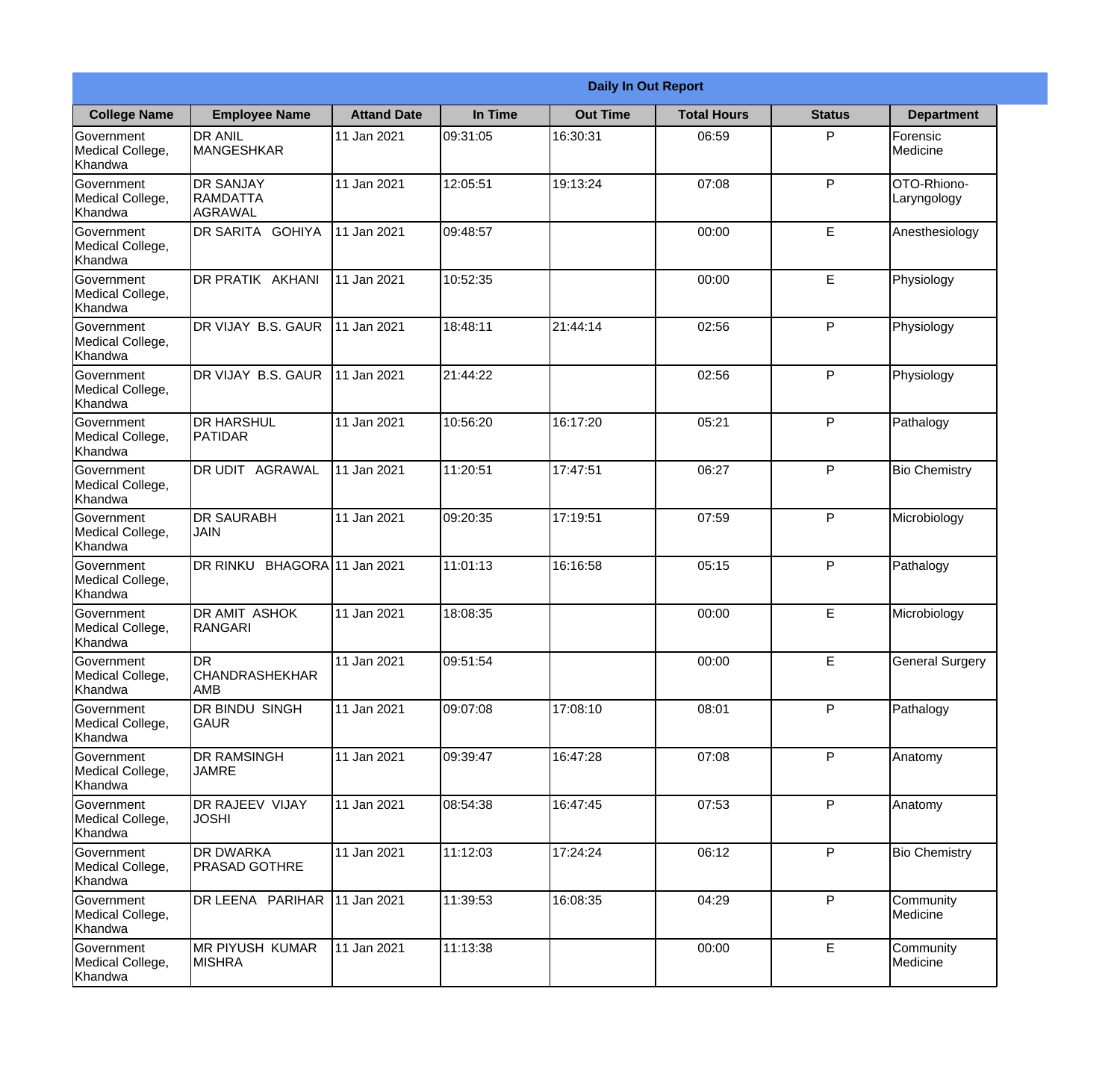| <b>Designation</b>                  | <b>Category</b> |
|-------------------------------------|-----------------|
| Assistant Professor   Para Clinical |                 |
| Professor                           | Clinical        |
| Professor                           | Clinical        |
| Assistant Professor   Non Clinical  |                 |
| Associate Professor Non Clinical    |                 |
| Associate Professor Non Clinical    |                 |
| Assistant Professor Para Clinical   |                 |
| Associate Professor Non Clinical    |                 |
| Associate Professor Para Clinical   |                 |
| Assistant Professor   Para Clinical |                 |
| Professor                           | Para Clinical   |
| Assistant Professor Clinical        |                 |
| Associate Professor   Para Clinical |                 |
| Demonstrator/Tutor   Non Clinical   |                 |
| <b>Assistant Professor</b>          | Non Clinical    |
| Demonstrator/Tutor                  | Non Clinical    |
| <b>Assistant Professor</b>          | Para Clinical   |
| Statistician                        | Para Clinical   |

## **Daily In Out Report**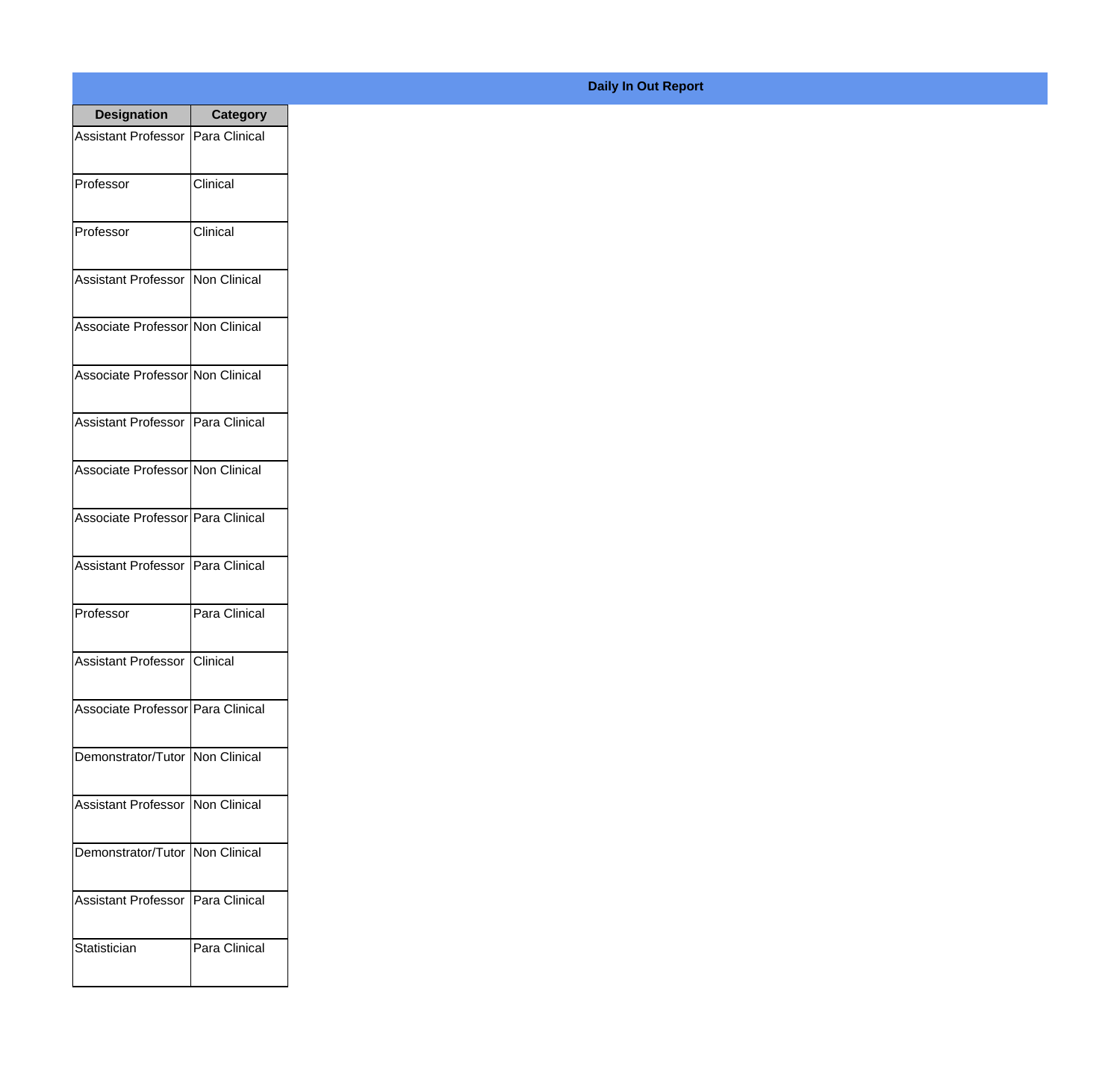|                                                  |                                                       |             |          |          | <b>Daily In Out Report</b> |              |                                           |
|--------------------------------------------------|-------------------------------------------------------|-------------|----------|----------|----------------------------|--------------|-------------------------------------------|
| Government<br>Medical College,<br>Khandwa        | DR SACHIN PARMAR 11 Jan 2021                          |             | 11:10:54 | 18:34:22 | 07:24                      | $\mathsf{P}$ | Community<br>Medicine                     |
| <b>Government</b><br>Medical College,<br>Khandwa | DR PRAMILA VERMA 11 Jan 2021                          |             | 13:57:38 | 19:13:12 | 05:16                      | P            | Paediatrics                               |
| <b>Government</b><br>Medical College,<br>Khandwa | <b>DR DURGESH</b><br><b>SONARE</b>                    | 11 Jan 2021 | 10:26:16 |          | 00:00                      | E            | Dermatology, Ven<br>ereology &<br>Leprosy |
| Government<br>Medical College,<br>Khandwa        | <b>DR MANOJ BALKE</b>                                 | 11 Jan 2021 | 09:24:17 | 17:25:24 | 08:01                      | $\mathsf{P}$ | Ophthalmology                             |
| Government<br>Medical College,<br>Khandwa        | <b>DR GARIMA</b><br><b>AGRAWAL</b><br><b>VARSHNEY</b> | 11 Jan 2021 | 10:33:37 |          | 00:00                      | E            | Paediatrics                               |
| <b>Government</b><br>Medical College,<br>Khandwa | DR SIDDHARTH<br><b>BANODE</b>                         | 11 Jan 2021 | 09:37:14 | 16:13:50 | 06:36                      | $\mathsf{P}$ | Pharmacology                              |
| Government<br>Medical College,<br>Khandwa        | <b>DR PRIYA KAPOOR</b><br><b>KAPOOR</b>               | 11 Jan 2021 | 09:47:23 |          | 00:00                      | E            | Pathalogy                                 |
| Government<br>Medical College,<br>Khandwa        | <b>DR SAPNA</b><br><b>MAHESHRAM</b>                   | 11 Jan 2021 | 10:54:09 | 17:23:21 | 06:29                      | P            | Community<br>Medicine                     |
| Government<br>Medical College,<br>Khandwa        | <b>DR SEEMA</b><br><b>SUDHAKARRAO</b><br>ISUTAY       | 11 Jan 2021 | 11:20:28 |          | 00:00                      | E            | Forensic<br>Medicine                      |
| <b>Government</b><br>Medical College,<br>Khandwa | <b>DR AJAY</b><br>NARWARIYA                           | 11 Jan 2021 | 18:22:55 |          | 00:00                      | E            | Microbiology                              |
| <b>Government</b><br>Medical College,<br>Khandwa | <b>DR NISHA</b><br><b>KAITHWAS</b>                    | 11 Jan 2021 | 10:31:01 | 13:36:03 | 03:05                      | $\mathsf{P}$ | Psychiatry                                |
| Government<br>Medical College,<br>Khandwa        | <b>DR ANANT</b><br><b>TUKARAM PAWAR</b>               | 11 Jan 2021 | 11:30:51 | 18:34:15 | 07:04                      | P            | Community<br>Medicine                     |
| Government<br>Medical College,<br>Khandwa        | DR SHAIKH M.KHALIQ 11 Jan 2021                        |             | 12:16:12 |          | 00:00                      | E            | <b>Bio Chemistry</b>                      |
| Government<br>Medical College,<br>Khandwa        | DR RAJU                                               | 11 Jan 2021 | 09:41:58 | 18:42:27 | 09:01                      | P            | Forensic<br>Medicine                      |
| Government<br>Medical College,<br>Khandwa        | <b>DR MAHENDRA</b><br><b>PANWAR</b>                   | 11 Jan 2021 | 09:14:11 |          | 00:00                      | E            | Orthopaedics                              |
| Government<br>Medical College,<br>Khandwa        | <b>DR RANJEET</b><br><b>BADOLE</b>                    | 11 Jan 2021 | 09:52:41 |          | 00:00                      | E            | <b>General Medicine</b>                   |
| Government<br>Medical College,<br>Khandwa        | DR ARUN KUMAR<br>PARGI                                | 11 Jan 2021 | 10:36:57 |          | 00:00                      | E            | <b>General Surgery</b>                    |
| Government<br>Medical College,<br>Khandwa        | DR ASHOK<br><b>BHAUSAHEB NAJAN</b>                    | 11 Jan 2021 | 09:30:57 | 16:13:59 | 06:43                      | P            | Forensic<br>Medicine                      |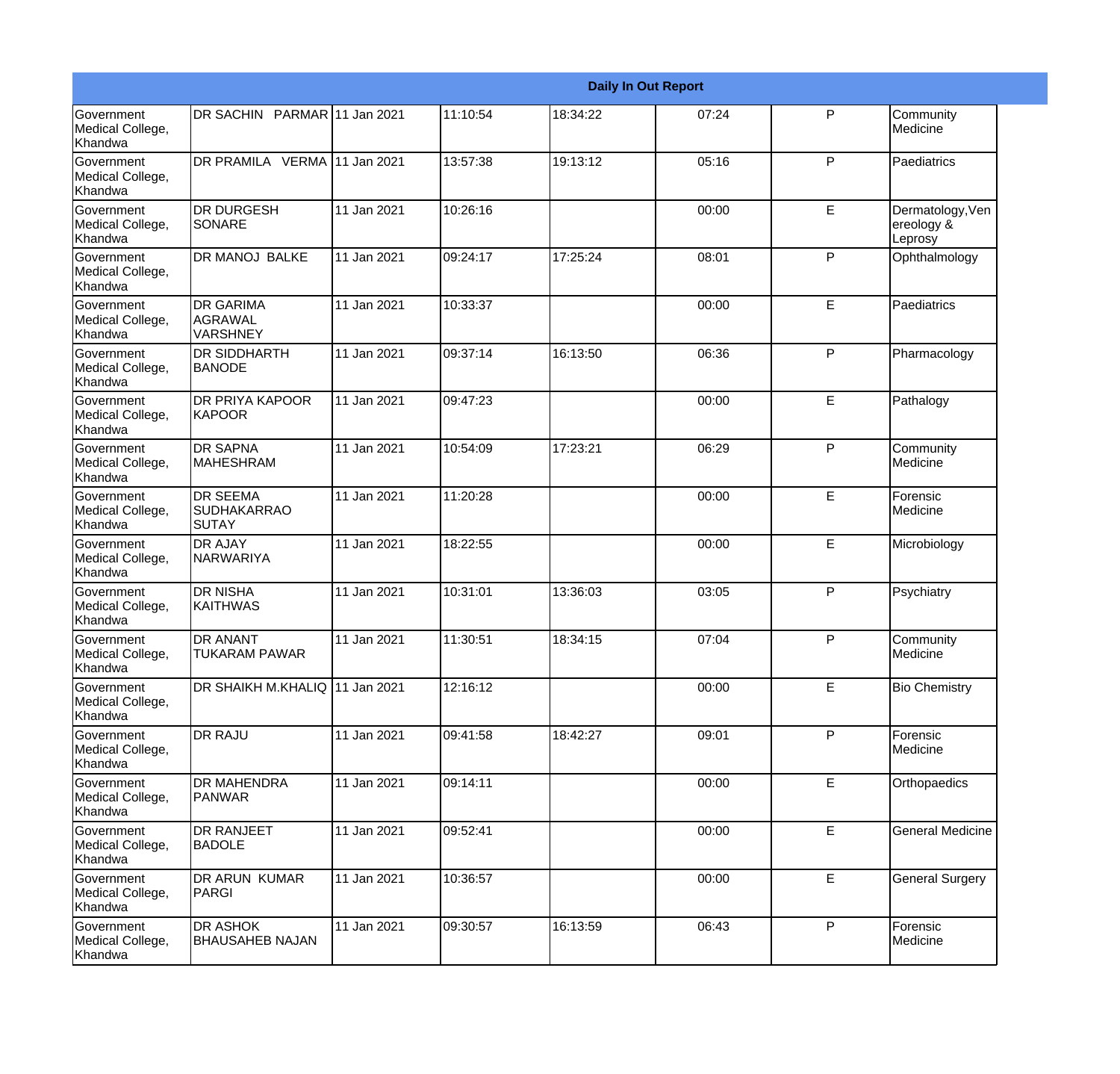| Assistant Professor Para Clinical |                 |
|-----------------------------------|-----------------|
| Professor                         | Clinical        |
|                                   |                 |
| Assistant Professor               | Clinical        |
| Assistant Professor               | <b>Clinical</b> |
|                                   |                 |
| Associate Professor Clinical      |                 |
| Associate Professor Para Clinical |                 |
| Demonstrator/Tutor Para Clinical  |                 |
|                                   |                 |
| Associate Professor Para Clinical |                 |
| Professor                         | Para Clinical   |
| Demonstrator/Tutor Para Clinical  |                 |
|                                   |                 |
| Assistant Professor               | Clinical        |
| Professor                         | Para Clinical   |
|                                   |                 |
| Professor                         | Non Clinical    |
| Demonstrator/Tutor Para Clinical  |                 |
| Assistant Professor Clinical      |                 |
|                                   |                 |
| Assistant Professor               | <b>Clinical</b> |
| Assistant Professor Clinical      |                 |
| Associate Professor Para Clinical |                 |
|                                   |                 |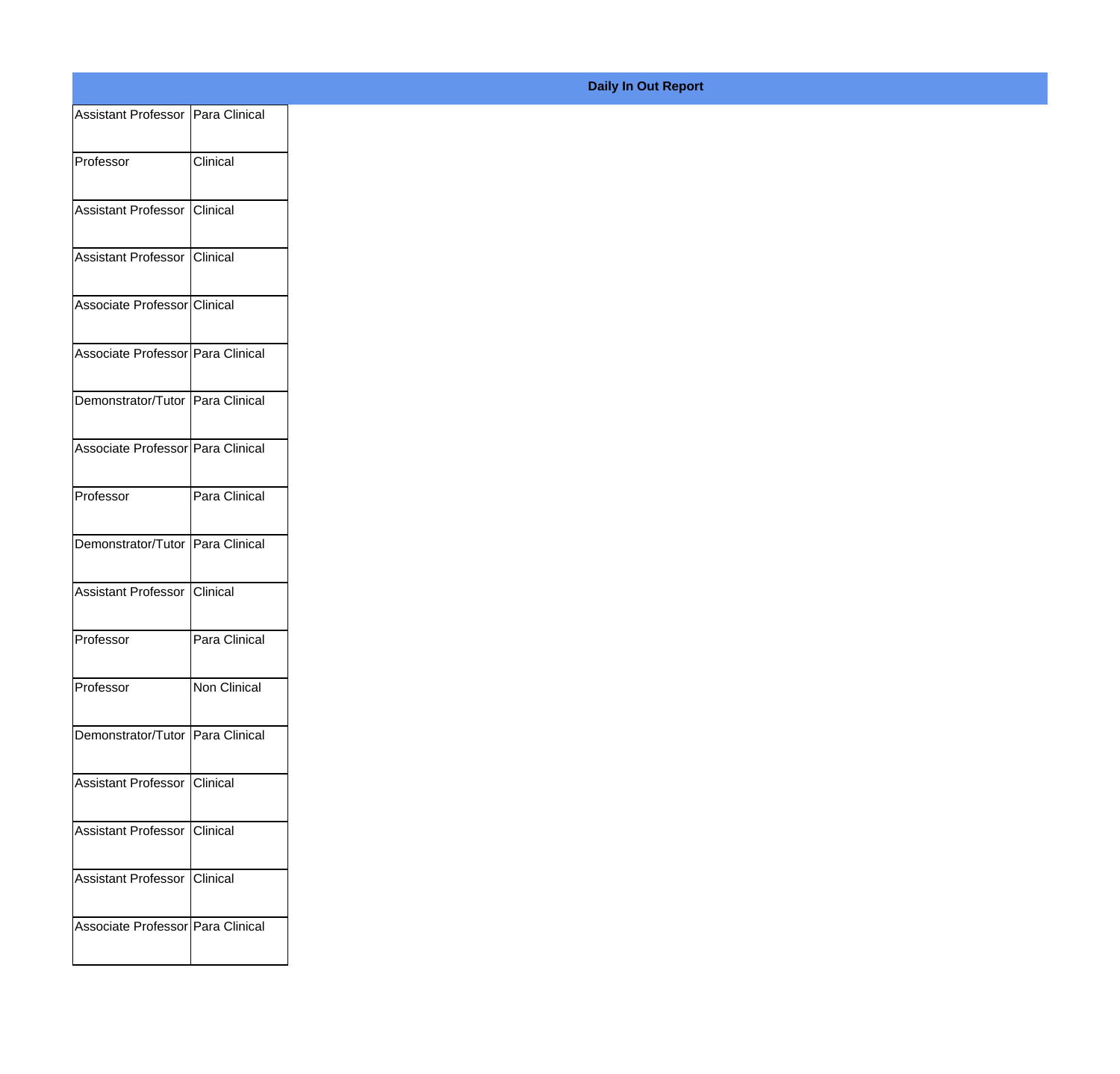|                                                  |                                                   |             |          |          | <b>Daily In Out Report</b> |   |                             |
|--------------------------------------------------|---------------------------------------------------|-------------|----------|----------|----------------------------|---|-----------------------------|
| Government<br>Medical College,<br>Khandwa        | <b>DR NITESHKUMAR</b><br>KISHORILAL<br>RATHORE    | 11 Jan 2021 | 10:40:15 | 18:42:34 | 08:02                      | P | Pharmacology                |
| Government<br>Medical College,<br>Khandwa        | <b>DR PRIYESH</b><br><b>MARSKOLE</b>              | 11 Jan 2021 | 10:41:06 | 18:03:01 | 07:22                      | P | Community<br>Medicine       |
| <b>Government</b><br>Medical College,<br>Khandwa | <b>DR PRIYESH</b><br><b>MARSKOLE</b>              | 11 Jan 2021 | 18:03:13 |          | 07:22                      | P | Community<br>Medicine       |
| Government<br>Medical College,<br>Khandwa        | <b>DR SANGEETA</b><br><b>CHINCHOLE</b>            | 11 Jan 2021 | 10:37:18 | 16:11:42 | 05:34                      | P | Physiology                  |
| Government<br>Medical College,<br>Khandwa        | DR NEERAJ KUMAR                                   | 11 Jan 2021 | 09:30:21 | 17:03:02 | 07:33                      | P | Dentisry                    |
| <b>Government</b><br>Medical College,<br>Khandwa | DR VIJAY NAYAK                                    | 11 Jan 2021 | 11:11:11 | 16:47:18 | 05:36                      | P | Anatomy                     |
| Government<br>Medical College,<br>Khandwa        | DR SUNIL BAJOLIYA                                 | 11 Jan 2021 | 12:01:40 |          | 00:00                      | E | OTO-Rhiono-<br>Laryngology  |
| Government<br>Medical College,<br>Khandwa        | DR NISHA MANDLOI<br>PANWAR                        | 11 Jan 2021 | 09:53:56 | 16:54:37 | 07:01                      | P | Obstetrics &<br>Gynaecology |
| <b>Government</b><br>Medical College,<br>Khandwa | <b>DR SATISH</b><br><b>CHANDEL</b>                | 11 Jan 2021 | 11:52:16 |          | 00:00                      | E | Pharmacology                |
| <b>Government</b><br>Medical College,<br>Khandwa | <b>DR MUKTESHWARI</b><br><b>GUPTA</b>             | 11 Jan 2021 | 11:35:01 | 17:20:44 | 05:45                      | P | Pharmacology                |
| <b>Government</b><br>Medical College,<br>Khandwa | <b>DR PURTI AGARWAL</b><br>SAINI                  | 11 Jan 2021 | 09:05:11 | 16:17:06 | 07:12                      | P | Pathalogy                   |
| Government<br>Medical College,<br>Khandwa        | DR YASHPAL RAY                                    | 11 Jan 2021 | 10:51:47 |          | 00:00                      | E | Anatomy                     |
| Government<br>Medical College,<br>Khandwa        | <b>DR DEEPIKA</b><br><b>PANWAR</b>                | 11 Jan 2021 | 11:19:46 | 17:13:59 | 05:54                      | P | <b>Bio Chemistry</b>        |
| Government<br>Medical College,<br>Khandwa        | <b>DR VISHAL</b><br><b>KUMAR</b><br><b>THAKRE</b> | 11 Jan 2021 | 10:17:00 | 17:06:53 | 06:49                      | P | Physiology                  |
| Government<br>Medical College,<br>Khandwa        | <b>MOHIT GARG</b>                                 | 11 Jan 2021 | 09:52:44 | 12:29:35 | 02:37                      | P | <b>General Medicine</b>     |
| Government<br>Medical College,<br>Khandwa        | RENU WAGHMARE                                     | 11 Jan 2021 | 11:00:05 | 18:06:27 | 07:06                      | P | Community<br>Medicine       |